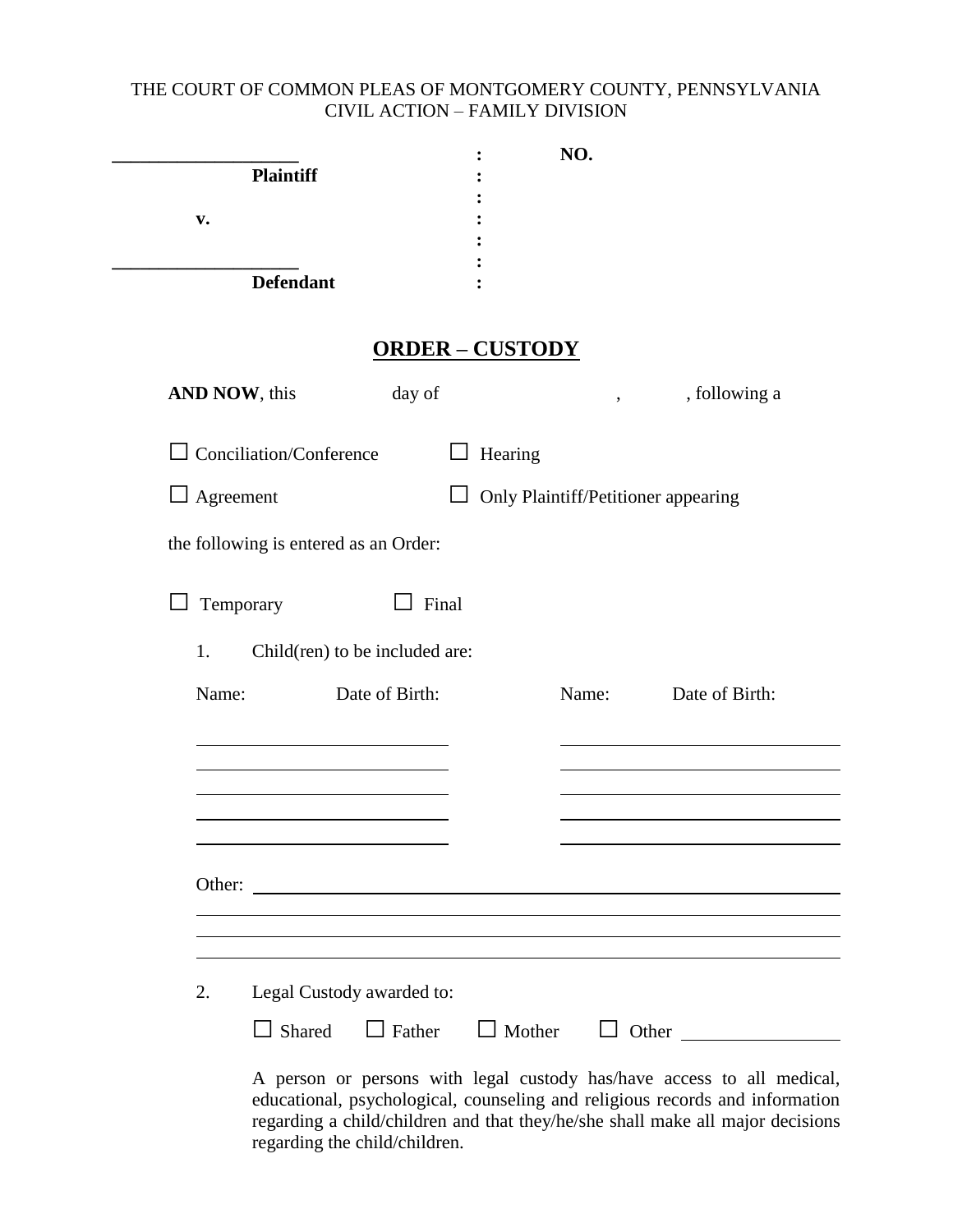3. Physical Custody awarded to:

|                              | $\Box$ Primary $\Box$ Father $\Box$ Mother $\Box$ Other $\Box$                   |
|------------------------------|----------------------------------------------------------------------------------|
| Partial Physical Custody to: |                                                                                  |
|                              |                                                                                  |
|                              |                                                                                  |
|                              | $\Box$ Every Weekend $\Box$ Every other weekend                                  |
|                              | Other:                                                                           |
|                              | ,我们也不会有什么。""我们的人,我们也不会有什么?""我们的人,我们也不会有什么?""我们的人,我们也不会有什么?""我们的人,我们也不会有什么?""我们的人 |
|                              |                                                                                  |
| $\Box$ Every Week            | $\Box$ Every other week                                                          |
|                              | Other:                                                                           |
|                              |                                                                                  |
|                              |                                                                                  |
| $\Box$ Per attached schedule |                                                                                  |
|                              | This schedule shall become effective                                             |
| Exchanges:                   | $\Box$ Drop off by party ending custody                                          |
|                              | Pick up by party beginning custody                                               |
|                              | $\Box$ Mother<br>Father<br>$\Box$ Other                                          |
| at                           | $\Box$ School/Childcare $\Box$ Other party's Residence                           |
|                              |                                                                                  |
|                              | All exchanges are curbside with only child/children<br>exiting vehicle or home.  |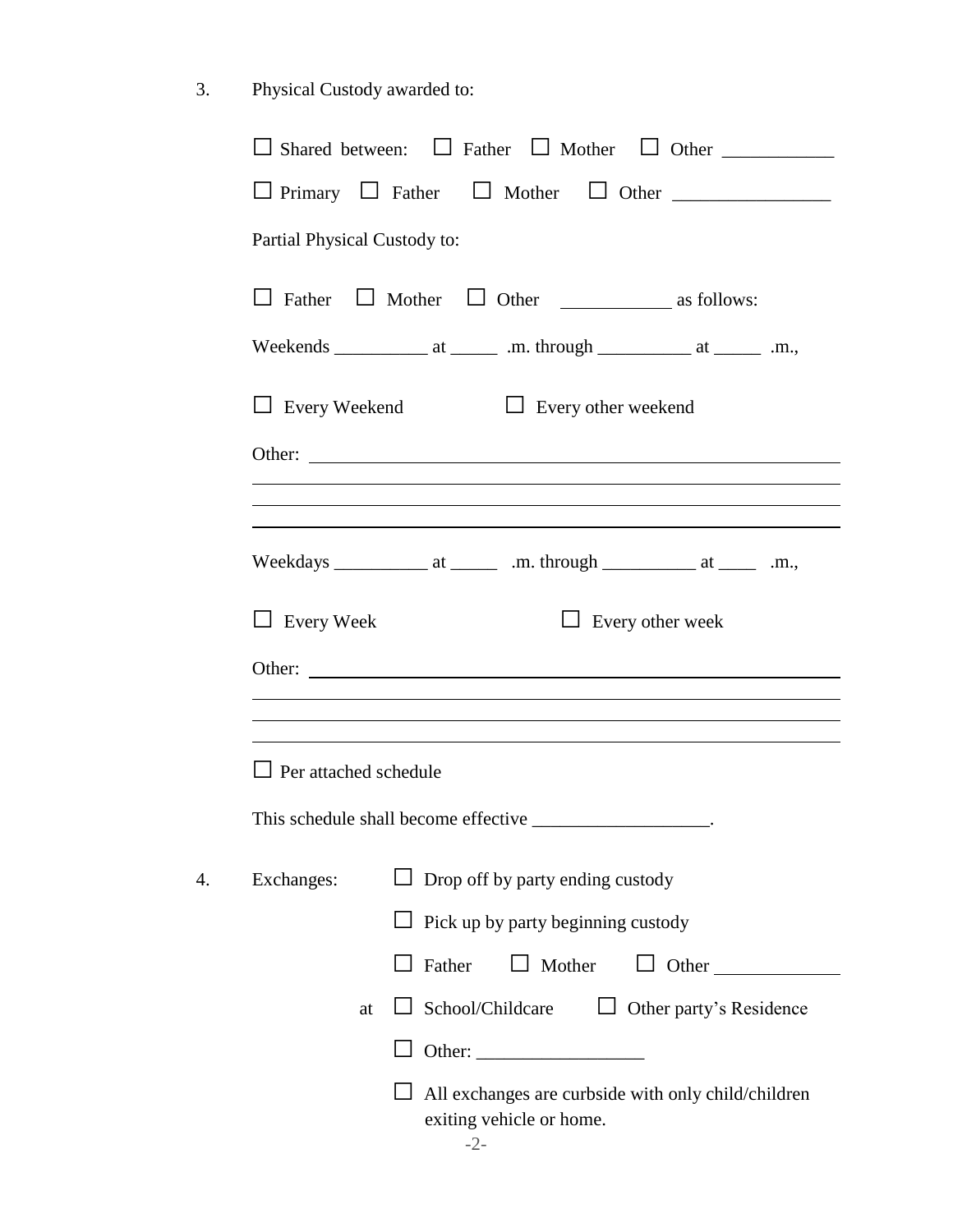5. Telephone Calls: Each party shall have reasonable telephone access to the child/children on his/her non-custodial days. The calls shall be unmonitored and uninterrupted by the party with custody.

| Other: |  |  |  |
|--------|--|--|--|
|        |  |  |  |
|        |  |  |  |

6.  $\Box$  Both parties shall enroll promptly in "Our Family Wizard," or in another similar agreed upon program to enhance the sharing of information regarding the child/children including appointments, activities and events and to facilitate and foster communication.

| Other: |  |  |  |
|--------|--|--|--|
|        |  |  |  |
|        |  |  |  |
|        |  |  |  |
|        |  |  |  |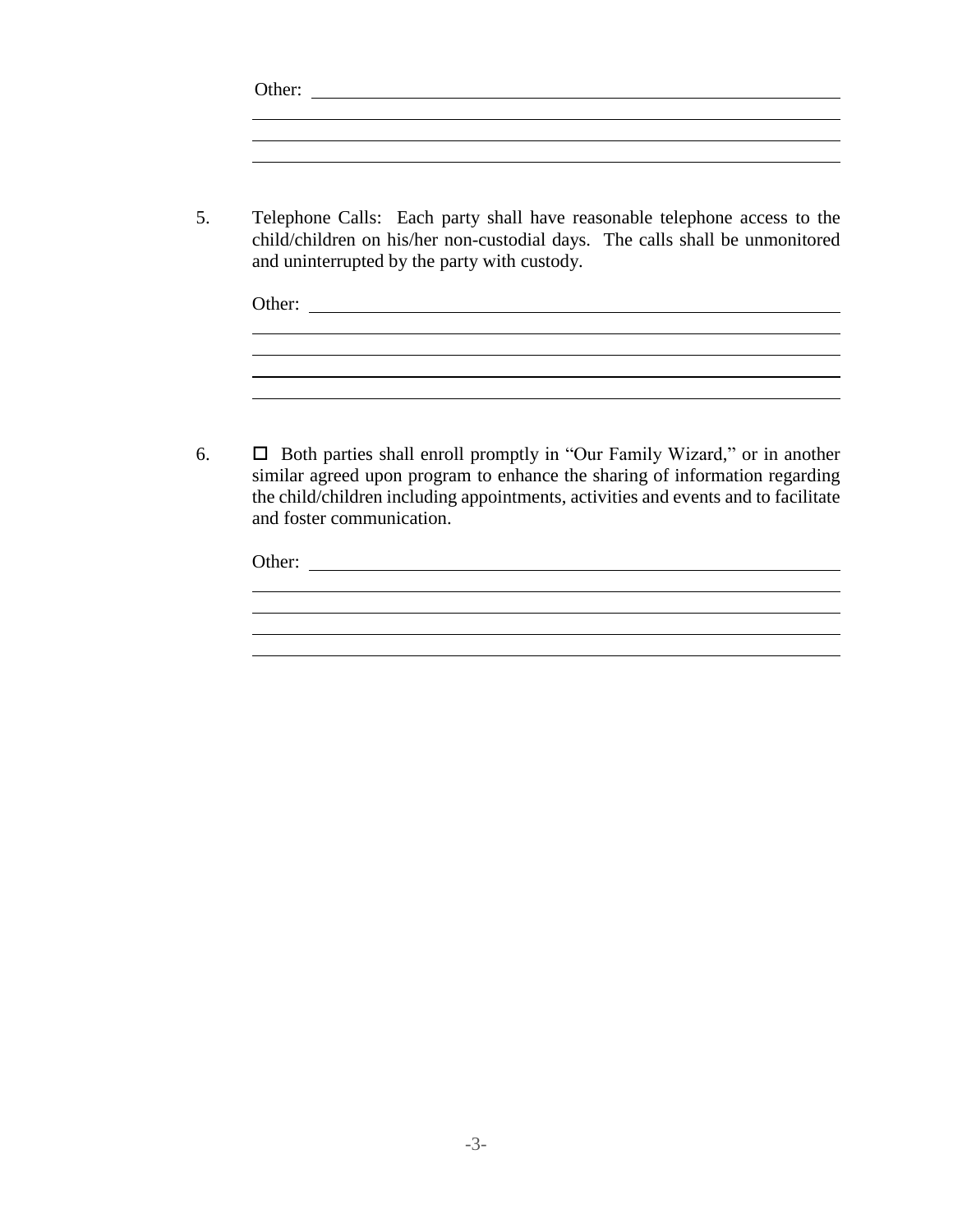7. Holidays. The parties shall alternate custody time as follows:

| Holiday        | Even  | Odd   | Timeframe                                         |
|----------------|-------|-------|---------------------------------------------------|
|                | Years | Years |                                                   |
| New Year's Eve |       |       |                                                   |
| New Year's Day |       |       |                                                   |
| Mother's Day   |       |       | With Mother each year                             |
| Father's Day   |       |       | With Father each year                             |
| Memorial Day   |       |       |                                                   |
| July 4th       |       |       |                                                   |
| Labor Day      |       |       |                                                   |
| Thanksgiving   |       |       |                                                   |
| Christmas Eve  |       |       | 12:00 Noon through 12:00 Noon<br>on Christmas Day |
| Christmas Day  |       |       | 12:00 Noon through 12:00 Noon<br>on December 26th |
| Rosh Hashanah  |       |       |                                                   |
| Yom Kippur     |       |       |                                                   |
|                |       |       |                                                   |
|                |       |       |                                                   |

The above holidays shall be observed from 9:00 AM through 7:30 PM unless otherwise noted.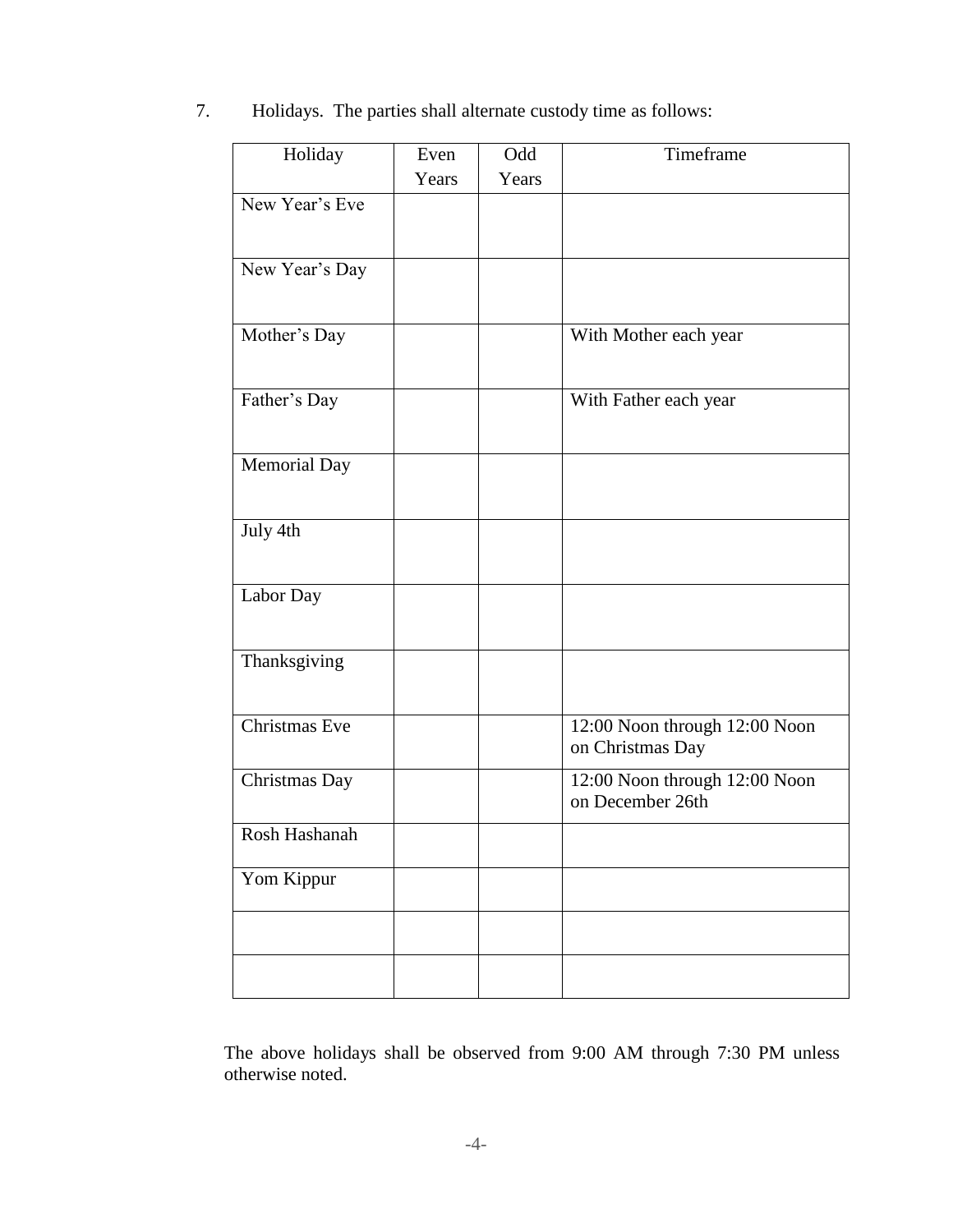The Holiday schedule takes priority over the regular custody schedule and the vacation schedule.

- 8. Child/Children's Birthday: Each party shall have some time with the child/children on the child's birthday, in the absence of written agreement to the contrary.
- 9. Vacations/Summer/School Breaks: Father:  $\blacksquare$ Mother: 10. Vacation. Each party shall notify the other party, in writing, of his/her vacation plans at least 30 days in advance and provide a travel itinerary including dates of travel, destination address, transportation mode, parties traveling with the child and a telephone number where the child/children will be located. One week is defined as (7) seven days, which shall include the party's regularly scheduled weekend. In the event of conflict in the selection of vacation times, in even numbered years, mother gets priority and in odd numbered years, father gets priority. Vacation takes priority over the regular custody schedule. 11. Any adjustments or changes to the schedule in this Order shall be made directly between the parties and not through the children.
- 12. Each party shall keep the other party informed regarding current address, telephone/cell number, e-mail address and the names of all household members and shall promptly notify the other party in writing at least 30 days in advance of any change thereto and include new address, telephone number, household members and anticipated sleeping arrangements for the minor child/children.
- 13. If the party or any household member is arrested by law enforcement authorities, or has contact with child protective services, or enters a rehabilitation program or a mental health facility, or has a positive drug test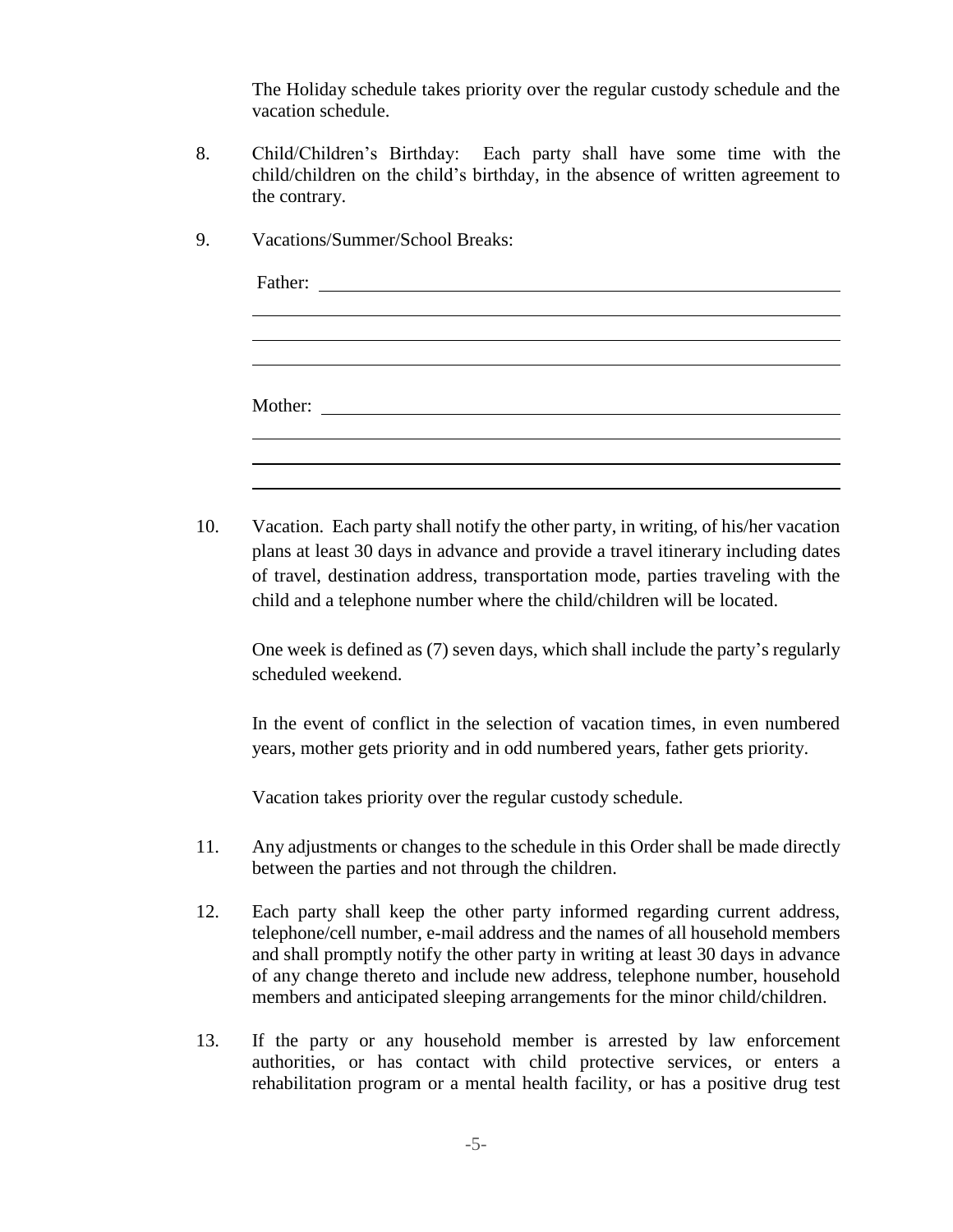| result from any entity, he/she shall immediately notify the other party in writing |  |
|------------------------------------------------------------------------------------|--|
| regarding the arrest, contact, test result or hospitalization.                     |  |

- 14. Neither party shall consume alcohol during his/her custodial time to the extent that it impairs their ability to parent the child/children.
- 15. The parties shall communicate and shall not disparage, deride, ridicule or condemn the other party in the presence of the child/children and shall not alienate the affections of the child/children from the other party.
- 16. Other: \_\_\_\_\_\_\_\_\_\_\_\_\_\_\_\_\_\_\_\_\_\_\_\_\_\_\_\_\_\_\_\_\_\_\_\_\_\_\_\_\_\_\_\_\_\_\_\_\_\_\_\_\_\_\_\_\_

 $\Box$  This Order resolves all outstanding issues.

FATHER MOTHER

\_\_\_\_\_\_\_\_\_\_\_\_\_\_\_\_\_\_\_\_\_\_\_\_\_\_\_\_\_\_\_\_\_\_\_\_\_\_\_\_\_\_\_\_\_\_\_\_\_\_\_\_\_\_\_\_\_\_\_\_\_\_

\_\_\_\_\_\_\_\_\_\_\_\_\_\_\_\_\_\_\_\_\_\_\_\_\_\_\_\_\_\_\_\_\_\_\_

FATHER'S ATTORNEY MOTHER'S ATTORNEY

\_\_\_\_\_\_\_\_\_\_\_\_\_\_\_\_\_\_\_\_\_\_\_\_\_\_\_\_\_\_\_\_\_\_\_\_\_\_

**CONCILIATOR** 

BY THE COURT:

J.